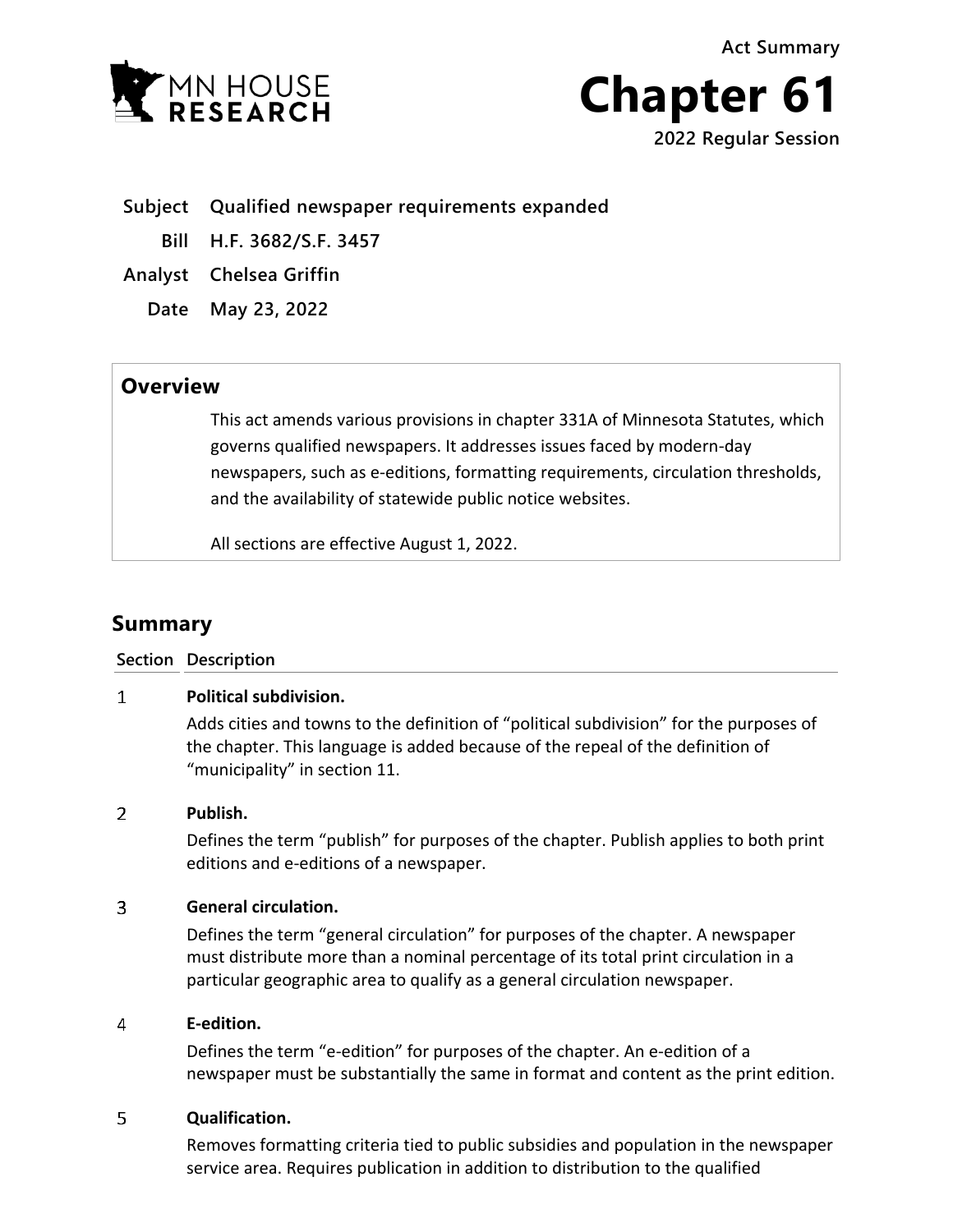### **Section Description**

newspaper criteria. Deletes language specifying that news of local interest must be of interest to the community the newspaper serves. Replaces delivery thresholds tied to population with a requirement that a qualified newspaper be of general circulation in the area to which a public notice is directed or where it is likely that the person to whom a public notice is directed will become aware of the notice. Requires a qualified newspaper to be located in either the county where a political subdivision that is publishing a public notice is located or a neighboring county. Clarifying language changes are made throughout.

### 6 **Publication; suspension; changes.**

Allows consolidation of a newspaper with a newspaper published in an adjoining county, or the change of the office of issue within the county or in an adjoining county, to not affect the qualification or validation of a newspaper.

### $\overline{7}$ **Posting notices on website.**

Requires a newspaper that maintains a website to post all notices on the Minnesota Newspaper Association's statewide public notice website in addition to its website at no cost to the advertiser. The newspaper's website must include a link to its online public notices section, which must be accessible to the public at no cost. Failure to post a public notice on the statewide public notice website does not affect the validity of the public notice.

### 8 **Joint bidding.**

Makes technical changes to the criteria for joint bids to be considered competitive and lawful.

### 9 **Errors in publication.**

Requires a political subdivision to not be charged for the publication of a public notice when an error occurs in the publication that is the fault of the newspaper.

### 10 **All operations except some hospitals, nursing homes.**

Increases the amount for individual disbursements that are not required to be published if the disbursements aggregating \$1,000 or more to any person or entity are in a schedule of major disbursements and are made a part of and published with the financial statement.

### 11 **Repealer.**

Repeals the definition of "municipality." The definition of municipality is added to the definition of "political subdivision" in section 1. Under current law, "municipality" is only used in the definition of "political subdivision" in this chapter.